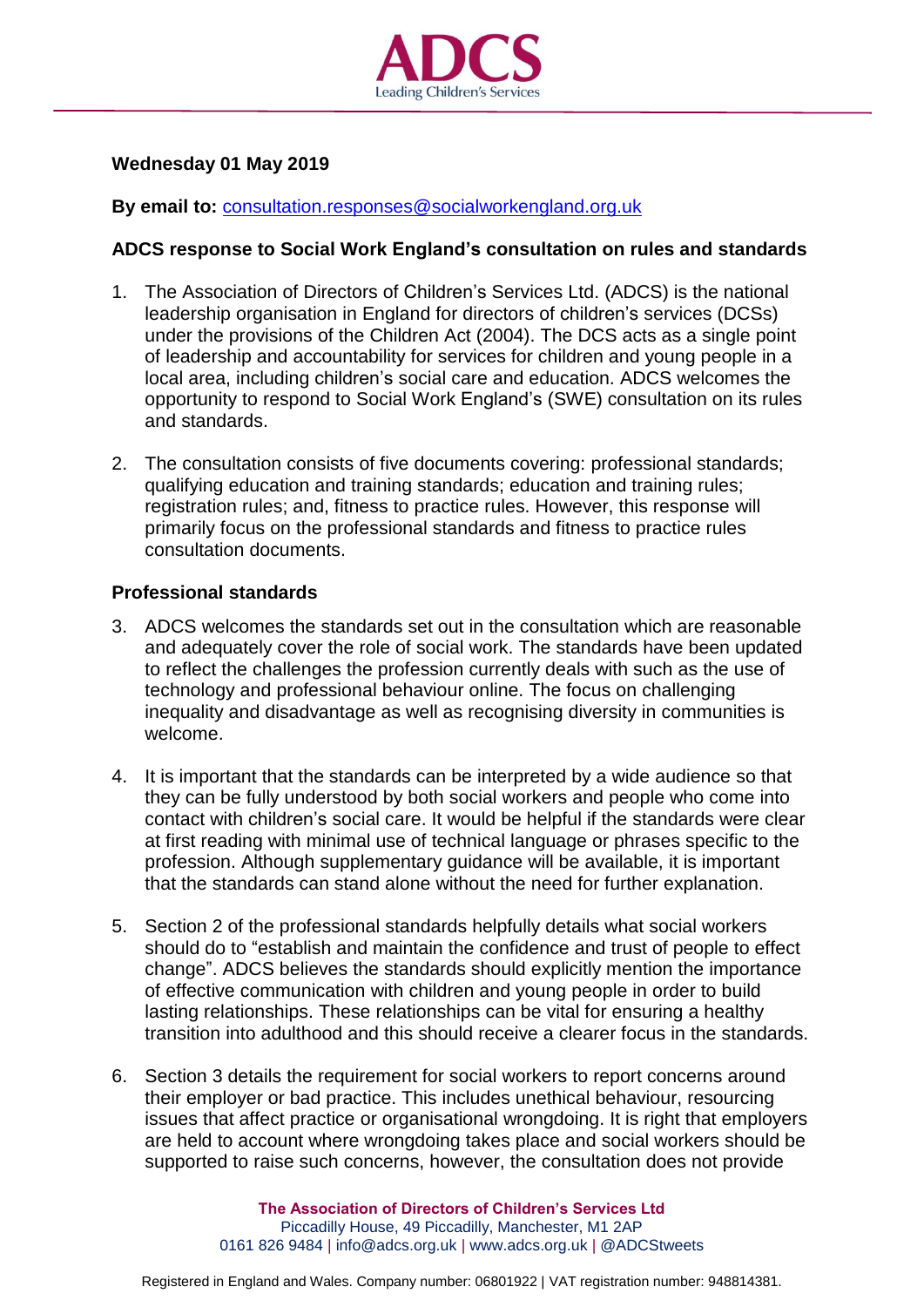detail of how SWE would ensure that those who do raise concerns are protected, nor who social workers should report these to. There is a risk that social workers will be less likely to raise concerns about their employer without clear support in place first and this feels like an obvious omission.

- 7. Standard 3.7 stipulates that a social worker should "take appropriate action" when fitness to practice concerns arise. However, it is not clear what specific action should be taken. ADCS would welcome further clarity on this so that social workers are confident what steps they should take in these circumstances.
- 8. Section 4 of the standards provides a list of actions or behaviours that social workers should not do as part of their practice. While these are reasonable requirements, standard 4.4, which prohibits social workers from putting themselves or others at unnecessary risk, seems broad and vague. Social workers manage risk on a regular basis and it would be helpful if this point were amended to reflect that social workers should use professional judgement to justify their actions.
- 9. The inclusion of technology and social media in the standards as detailed in standard 4.7 is welcome. However, further guidance on what behaviour is deemed unethical, particularly regarding social media, would be helpful. This is still a relatively new area and the profession would benefit from clear guidance on what is and is not an acceptable use of social media and electronic communication.

## **Fitness to practice rules**

- 10. The fitness to practice rules detail how SWE will handle concerns raised to the regulator and seek to take into account the complexities of the profession. The document recognises that relationships are central to social work and that this can impact on decisions made; it is welcome that the regulator understands this.
- 11. The fitness to practice rules seem reasonable, however, they do not provide clear criteria around what type or nature of concerns should be referred to the regulator for inquiry. ADCS members would like SWE to include such criteria with reference to due process employers follow with regards to disciplinary or capability inquiries prior to referral to the regulator. ADCS members would also welcome clarity on the process for referrals for agency social workers as employer responsibilities are markedly different for this fluid cohort of staff.
- 12. The rules propose greater engagement with social workers and a transparent approach to investigation which is helpful. ADCS members urge SWE, wherever possible and appropriate, to use restorative approaches to address fitness to practice concerns. Such approaches can have longer term benefits for the sector, such as a workforce retention, as well as reduce the costs and stress associated with the fitness to practice process.
- 13. Rule 35 sets out the involvement of lay and professional advisers on panels for fitness to practice decisions made by SWE, the case examiners and the adjudicators. ADCS is clear that a registered social worker must routinely be included in these activities given their unique insight.